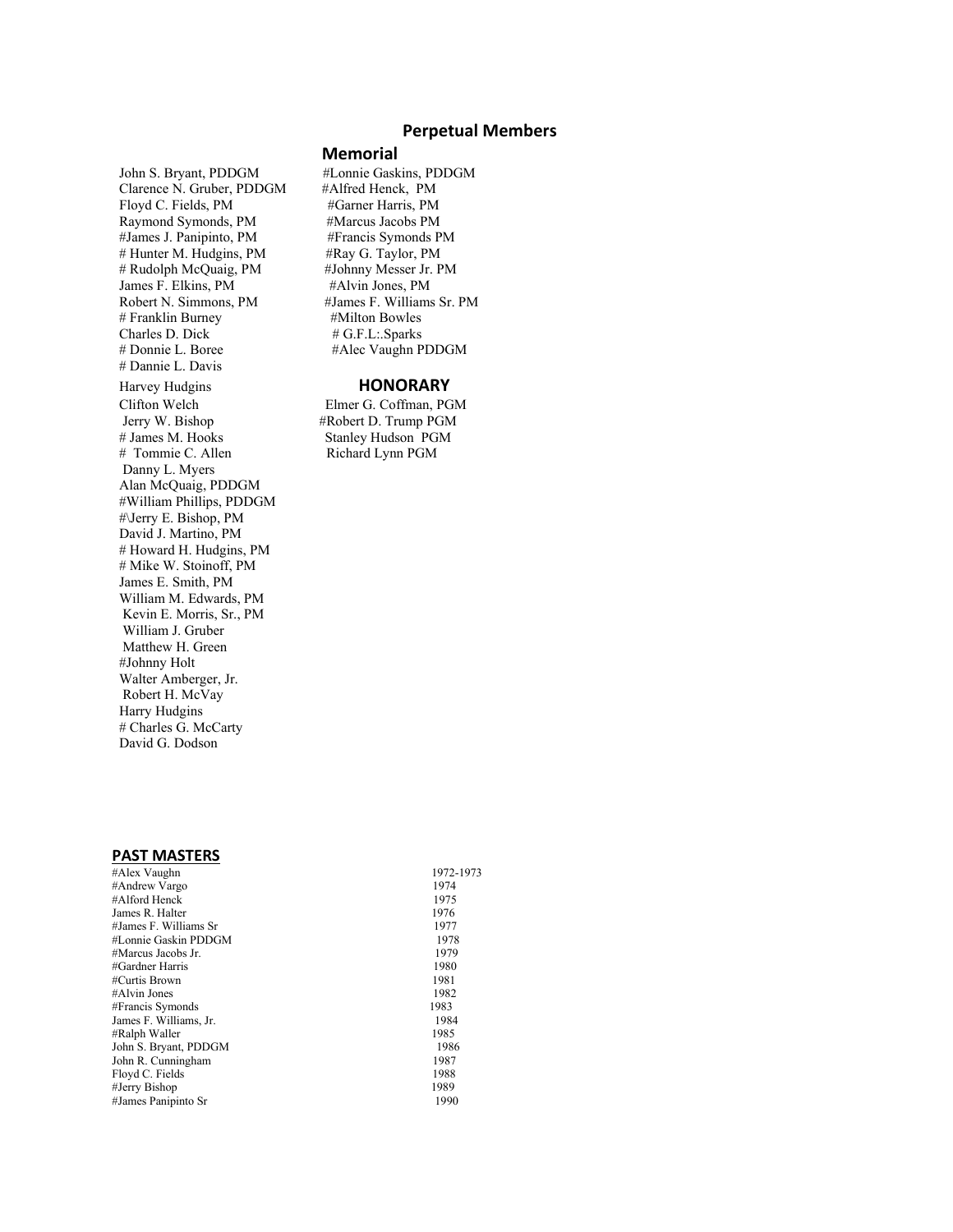| #Michael Stoinoff         | 1991 |
|---------------------------|------|
| Raymond W. Symonds        | 1992 |
| #Roy Taylor               | 1993 |
| #Rudolf McQuaig           | 1994 |
| James E. Smith            | 1995 |
| #Johnny Messer            | 1996 |
| #Johnny Messer Jr.        | 1997 |
| David C. Clark            | 1998 |
| Alan McQuaig, PDDGM, GSB  | 1999 |
| #Gerald Willaims          | 2000 |
| Charles F. Elkins         | 2001 |
| Mark Senterfitt           | 2002 |
| William Edwards           | 2003 |
| David F. Straining        | 2004 |
| David J. Martino, Sr.     | 2005 |
| Theodore Saunders, Sr.    | 2006 |
| George M. Ackley          | 2007 |
| David F. Sparks, Sr.      | 2008 |
| David F. Sparks, Jr.      | 2009 |
| Walter D. Boone           | 2010 |
| Antonio Chavez, DDGM, GO  | 2011 |
| Nathan A. Rogerson        | 2012 |
| Kevin E. Morris, Sr.      | 2013 |
| Kevin E. Carpenter        | 2014 |
| Ted O'Donnell             | 2015 |
| Alberto Felizmena         | 2016 |
| James Billberry           | 2017 |
| DJ Montemayor             | 2018 |
| Raymond W. Symonds        | 2019 |
| James Bass                | 2020 |
| R\Alan McQuaig, PDDGM,GSB | 2020 |

# **HONORARY MEMBERS**

# J. Roy Crowther, PGM Thomas Tercha, PM William Maule, PM # Bro. Nicholas Audria Todd Jennings, PM # H. Ben Collins, PGM # Wilmer T. Atwell, PDDGM #Glenn L. Hickox, PDDGM James Cumbie PDDGM # Patrick Farrell, PDDGM # Arthur Peck, PM **# Bro. Ralph B. Pharis # Bro. Richard L. Covey # Bro. Uly P. Mack**

# **2021 Officers**

| Worshipful Master          | John       |              |  |  |  |
|----------------------------|------------|--------------|--|--|--|
| Barling                    | (Crystal)  | 904-444-7963 |  |  |  |
| Senior Warden              | Nathan     |              |  |  |  |
| Rogerson (Donnette)        |            | 904-517-0500 |  |  |  |
| Junior Warden<br>Craig     |            |              |  |  |  |
| Schultz                    | (Jennifer) | 904-314-3511 |  |  |  |
| Treasurer                  | Kevin      |              |  |  |  |
| Morris PM (Yvonne)         |            | 904-885-5620 |  |  |  |
| Secretary<br>Bruce Arthur, |            |              |  |  |  |
| PM (Natasha)               |            | 904-707-3606 |  |  |  |
| Senior Deacon              | Mike       |              |  |  |  |
| Rochester                  |            | 904-697-8952 |  |  |  |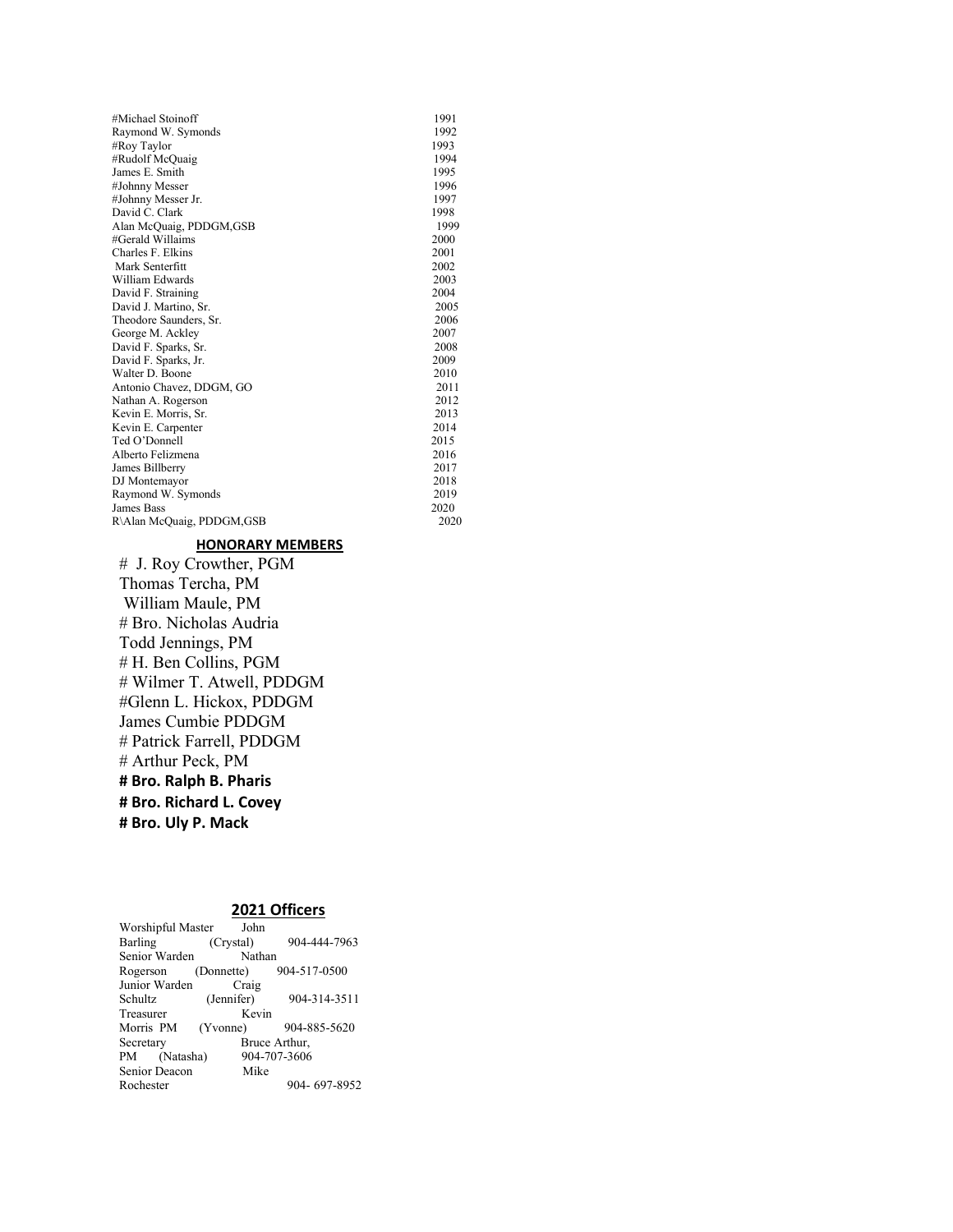Junior Deacon Randy<br>Roberts (Deanna) 904- 379-6879 Senior Steward<br>Felizmena (Teresita) 904-329-9714 Felizmena (Teresita) Junior Steward ChaplainGary Fairfield (Darleen) 904-502-<br>5412 Marshal W Rav Syn W Ray Symonds ( Donna) 904-502-5412<br>Tyler Chad Chad Forbes (Wendi) 305-710-2749

**# Deceased,** 

# **HYDE PARK MASONIC LODGE NO. 370, 6744 McMullen St. Jacksonville, FL 32210 6:30 p.m. Dinner, 7:30 p.m. Meeting (904)707-3606, [EMAILjaxpm@netzero.net](mailto:EMAILjaxpm@netzero.net)**

# From the East, FEBUARY 2022

Brethren,

Greetings and Salutations from the East. I hope our February Trestle board finds you in good health.

Our first stated communication of the year was fruitful, we discussed several topics to include the yearly budget, committees, fundraisers, charities and other matters despite several brothers being forced to not attend out of precaution due to possible COVID exposures.Â

It is always a pleasure to be among the brethren and to see how strong our Lodge and fraternity at large truly is.

Our 1st stated communication on February 10th will be our DDGM official visit, if your business and health permit, please try to attend.

Be sure to pay close attention to the calendar of events on this trestle board. Surely, more will be added each month as we do our best to keep the Lodge growing and evolving in ways that are engaging, interesting and impactful while remaining true to our intended Masonic purpose.

Please be very careful in your daily transactions, this new variant of COVID 19 seems to be rampaging throughout our beloved fraternity as many brothers have recently come down with it.Â Please adhere to the most recent CDC guidelines on COVID exposures:

*"People with COVID-19 should isolate for 5 days and if they are asymptomatic or their symptoms are resolving (without fever for 24 hours), follow that by 5 days of wearing a mask when around others to minimize the risk of infecting people they encounter. "*

May the GAOTU watch over, protect and guide us all.

Sincerely, John Barling Worshipful Master

## **February 2022 LODGE SCHEDULE OF EVENTS**

| FEB. 2ND             | Open Books Orange Park Lodge        | 6:30PM       |
|----------------------|-------------------------------------|--------------|
| Feb $10th$           | DDGM Official Visit                 | Dinner $6:3$ |
| Feb $24th$           | TBA Emails to be sent advising      |              |
| FEB 27 <sup>th</sup> | NEFMA Meeting, Scottish Rite Center | Dinner       |

Dinner 6:30PM Meeting 7:30PM

Dinner 6:30PM Meeting 7:30PM